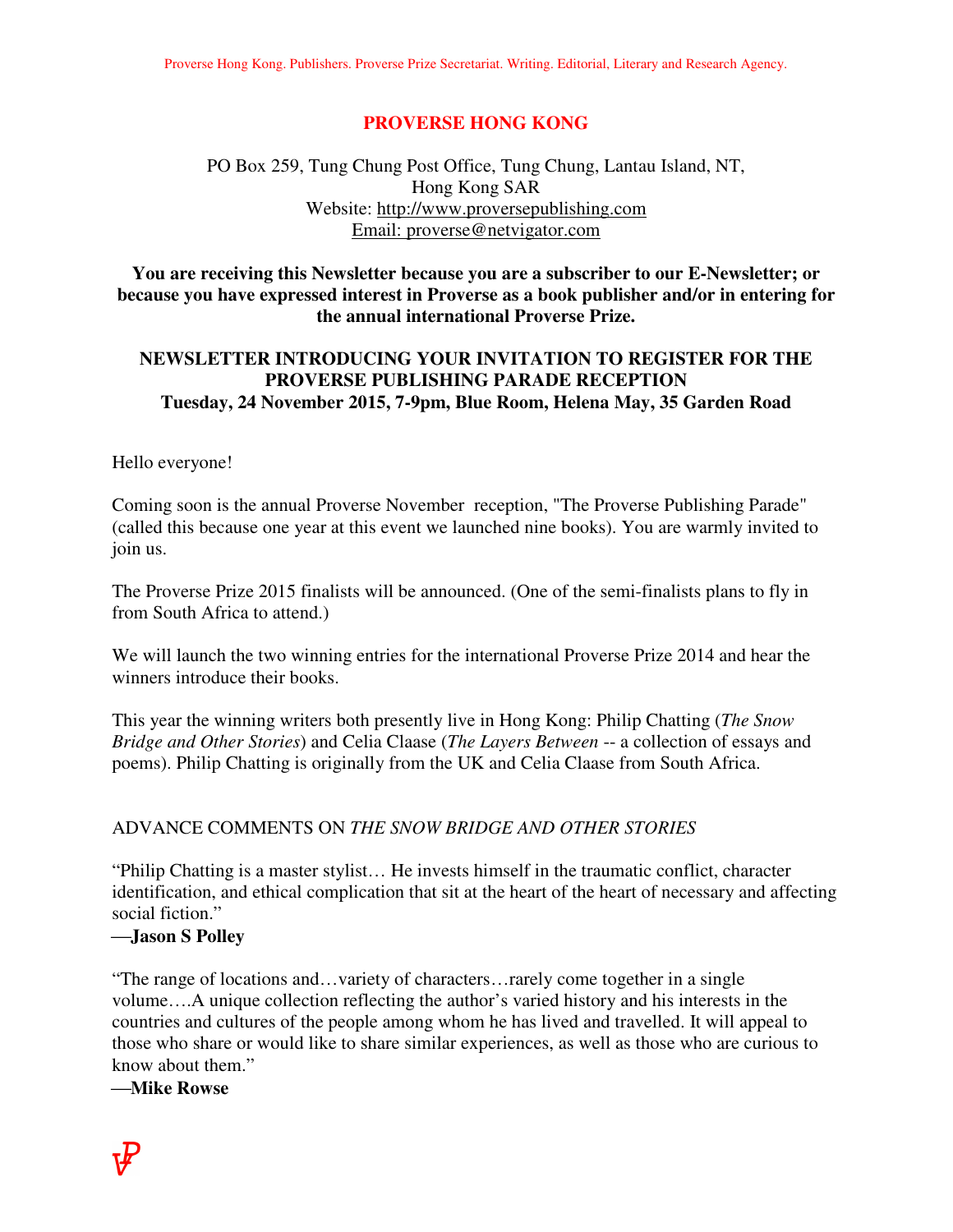# ADVANCE COMMENTS ON *THE LAYERS BETWEEN*

Celia Claase's debut collection...takes one back to a moment even before the Big Bang to a present where the future is ultimately unknowable yet at the same time as close to us as our own inner layers of skin....Claase recognizes the interrelationship of the physical and metaphysical, the seen and the unseen....She has the ability to cut through the illusions of material gain, security and power....*The Layers Between* is the recognition of 'as above, so below', and the joyous, yet calm, realization that samsara is nirvana and nirvana is samsara.

### **Gary Cummiskey**

Johannesburg. July 2015

*The Layers Between* unfolds its philosophical conceits with a kind of artfully organic movement; flowing as it does between carefully wrought, playful monologues and compact, pithy poems...an invitation to step into the world, and inhabit it with open eyes and minds.

#### **Viki Holmes**

author of *miss moon's class* 

The registration form and full details for the 24 November 2015 Proverse event are available from the proversepublishing.com website homepage, http://www.proversepublishing.com. Here is a summary of them.

Date: Tuesday, 24 November 2015 Time: 7.00-9.00pm Place: The Helena May, 35 Garden Road, Central, Hong Kong Dress: Smart casual / business attire Fee: HKD180.00 (includes light canapés) Cash Bar Enquiries to: proverse@netvigator.com

We do hope you will join us! Please do register in advance, by 14 November if at all possible, as places are limited and this will also assist the student helpers at the Registration desk.

~~~~~~~~~~~

## **NOTICE**

## **EMAIL ADDRESS**

For the time being at least, we are sending our E-Newsletter from our gmail address. Please do open and read it, just as you have been doing, when sent from proverse@netvigator.com. ~~~~~~~~~~~~~

Proverse books are available from our Hong Kong-based distributor, The Chinese University Press, Shatin, NT, from their website, www.chineseupress.com. Dymocks Discovery Bay and other Hong Kong bookshops also have stock.

If you have not heard from us for some time, please check your spam folder in case it has been directed there. If you still cannot find our newsletters, please let us know by emailing,